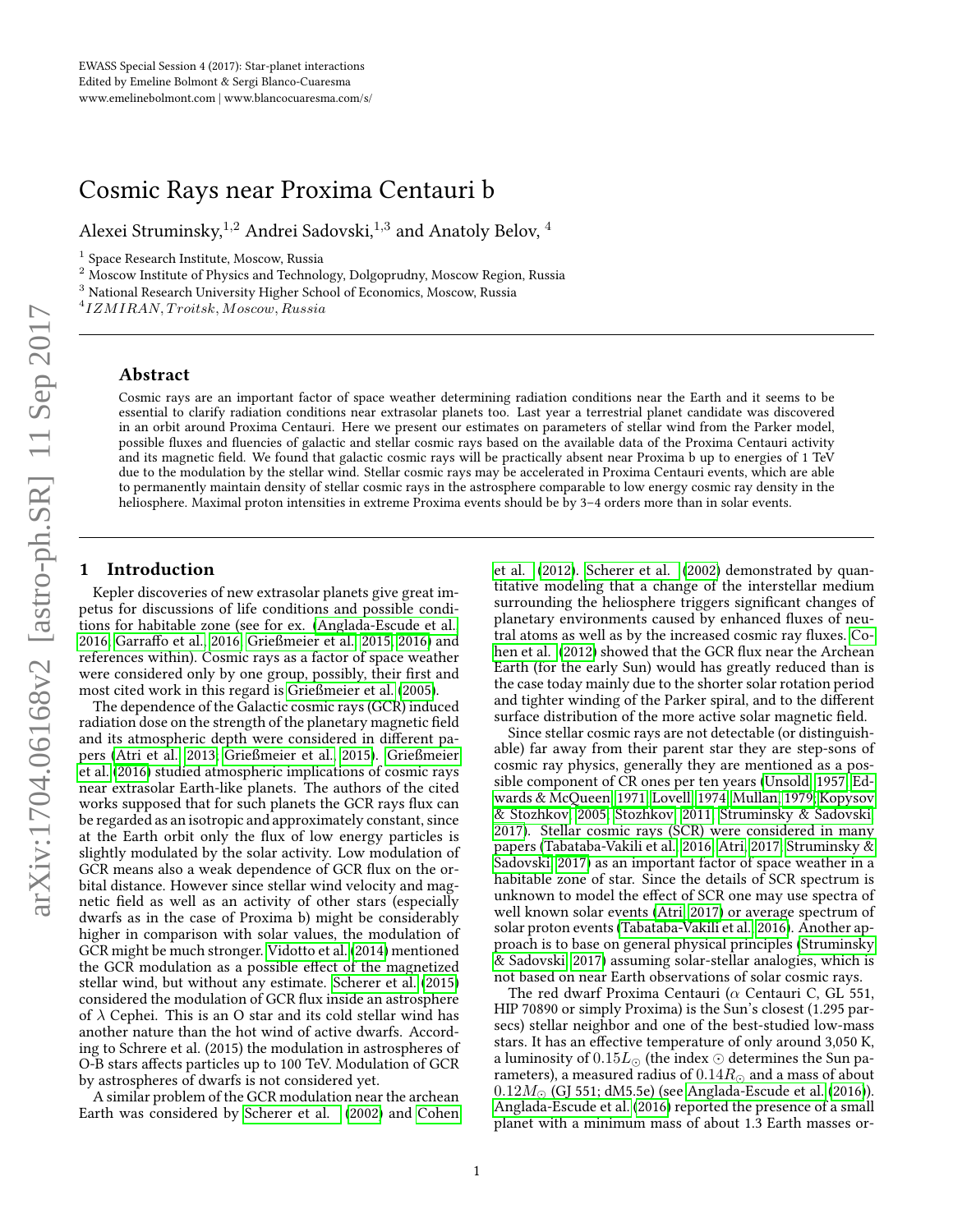biting Proxima with a period of approximately 11.2 days at a semi-major-axis distance of around 0.049 AU so it should rotate in the star's habitability zone.

Proxima is considered as a moderately active star and its quiescent activity levels and X-ray luminosity are comparable to those of the Sun. [Wargelin et al.](#page-3-19) [\(2017\)](#page-3-19) summarized several years of optical, UV, and X-ray observations of Proxima Centauri. They confirmed previous reports of an 83day rotational period and find strong evidence for a 7-year stellar cycle, along with indications of differential rotation at about the solar level. The very long rotation period of Proxima Centauri renders rotation-based Doppler shifts well below the resolution limit, and surface magnetic field maps are not currently available (Garraffo et al., 2016). There is only a single measurement of the average magnetic field strength on Proxima [\(Reiners & Basri, 2008\)](#page-3-20), which showed moderate magnetic flux of 450 G  $< B_f < 750$  G (3 $\sigma$ ). The X-ray/UV intensity of the Proxima's emission anti-correlates with optical V-band brightness for both rotational and cyclical variations, possibly, and shows that all these variations are driven by magnetic activity. Optical intensities anti-correlates with the higher energy emission showing a minimum of magnetic activity (and minimum X-ray/UV emission) when the star is optically brightest (least spotty), unlike the relatively inactive Sun. The cycle amplitude of Prox Cen in X-rays is relatively small, with maximum and minimum X-ray luminosities  $L_{\rm max\,X}/L_{\rm min\,X}$  roughly 1.5 versus 2–6 for the G and K stars [\(Güdel et al., 2004\)](#page-3-21).

The flare activity of Proxima Centauri is well known and was reported in a number of papers [\(Thackeray, 1950;](#page-3-22) [Walker, 1981;](#page-3-23) [Haisch et al., 1983,](#page-3-24) [1995;](#page-3-25) [Güdel et al., 2004;](#page-3-21) [Davenport et al., 2016\)](#page-3-26). According to recent MOST observa-tions of flares on Proxima Centauri [\(Davenport et al., 2016\)](#page-3-26) flares with flux amplitudes of  $0.5\%$  occur 63 times per day, while super flares with energies of  $10^{33}$  erg occur 8 times per year. Comparing to other M5–M6 stars suggests Proxima was more active in its youth. A quiescent luminosity for Proxima Cen in the MOST bandpass is of  $\log L_0 = 28.69$  erg s<sup>−1</sup>.

Garraffo et al. [\(2016\)](#page-3-1) constructed 3-D MHD models of the wind and magnetic field around Proxima Centauri using a surface magnetic field map for a star of the same spectral type and scaled to match the observed 600 G surface magnetic fieeld strength. They probed two different scalings of the magnetic field: field amplitude is equal 600 G and the mean magnetic field is 600 G so the maximum value is 1200 G). The wind speeds obtained by their model are not drastically different to the solar wind ones and consist up to 1300 km s<sup>-1</sup> for the lower magnetic field case and up to 1600  $\rm km~s^{-1}$  for the higher magnetic field case. The wind densities at Proxima b's orbital distance are 100 to 1000  $\rm cm^{-3}.$ 

The goal of this work is to estimate stellar wind properties, fluxes of galactic and stellar cosmic rays near Proxima Centauri b accounting the stellar activity. We will use simple formulae with clear physical sense, which have been proposed in the beginning of space era. These formulae give answers with accuracy of factor 2–3 for the Sun and the Earth. Since the assumptions under which these formulae were derived do not dependent on star, we suppose that our results for Proxima Centauri would have the same accuracy. The reason for using such approach is that we don't know more about Proxima Centauri then the people knew about the Sun in the  $50<sup>th</sup>$  of the last century. Furthermore such simple modeling allows obtaining the full picture of processes in system without knowing details of the processes on the star and in the star's wind. Moreover such quality estimations by the order of magnitude can help to find relevant values of parameters and compare them with solar one. Such evaluations should allow simplifying subsequent equations and numerical simulations.

## 2 Stellar wind and astrosphere of Proxima Centauri

According to [Parker](#page-3-27) [\(1958\)](#page-3-27) we may estimate a sound speed depending on the coronal electron temperature as  $u_{cr}$  =  $\sqrt{2kT_e/m_p}$  , a radius of the critical point as  $r_{cr} = GM/u_{cr}^2$ and stellar wind velocity as  $V_{SW} \approx u_{cr} \ln(r_b/r_{cr})$ .

Knowing a velocity of stellar wind we may also estimate its density. The rate of thermal loss is

$$
Q=-\frac{8\pi}{7}R_*k(T_{c*})T_{c*},
$$

where  $R_*$  is the stellar radius,  $T_{c*}$  is the coronal temperature and  $k(T_{c*}) = 6 \times 10^{-6} T_{c*}^{5/2}$  erg cm $^{-1}$  s $^{-1}$  K $^{-1}$  is the coefficient of heat conductivity for a fully ionized gas. If all of the heat flux  $Q$  went into an expanding spherical corona

$$
Q \approx 4\pi r^2 m_p \frac{NV}{2} (V_{SW}^2 + V_{esc}^2),
$$

where N is the coronal density at distance r,  $m_p$  is the proton mass,  $V_{SW}$  is the constant stellar wind speed and  $V_{\rm esc} = \sqrt{2GM_*/R_*} = 568$  km s<sup>-1</sup> is the escape velocity for Proxima Centauri.

This approach is summarized in [Lang](#page-3-28) [\(1980\)](#page-3-28) and provides reasonable values for the Sun with accuracy of about one order of magnitude for the coronal temperature  $10^6$  K.

According to the X-ray observations the coronal temperature of Proxima is  $2.7 \times 10^6$  K (Johnstone & Güdel [\(2015\)](#page-3-29)). Note that if  $T_e \geq 4.6 \times 10^6$  K a critical point would be below the surface of Proxima, i. e. this is the maximal temperature for a quite corona.

Knowing properties of the stellar wind we may estimate the radius of the Proxima astrosphere, that is  $R_{AS}$  =  $R_b(m_p nV^2/P_{\rm ISM})^{1/2}$ , where  $P_{\rm ISM} = 0.17$  eV cm<sup>-3</sup> is the energy density of local interstellar medium. The results of calculations of stellar wind parameters for different coronal temperatures are shown in Tab. . Even for the maximal possible coronal temperature of  $4.6 \times 10^6$  K the stellar wind speed is 1200 km/s that is well below the wind speeds obtained by Garraffo et al. [\(2016\)](#page-3-1). It is not clear from the model of [Gar-](#page-3-1)raffo et al. [\(2016\)](#page-3-1), how is it possible to change a position of the critical point accounting the coronal magnetic field?

As Proxima seems to rotate in the habitable zone and in many papers conditions on it were compared with conditions near the Earth. However, for the solar wind we have natural parameter to normalize any solar system values—solar radii. If we normalize the distance from the Proxima to Proxima b via the star radii we obtain that  $R_{Pb} = 0.049$  AU =  $7.35 \times 10^{11}$  km =  $72R_P$ , so it is more reasonable to compare the conditions near Proxima b with ones near the Mercury orbiting at 64 solar radii.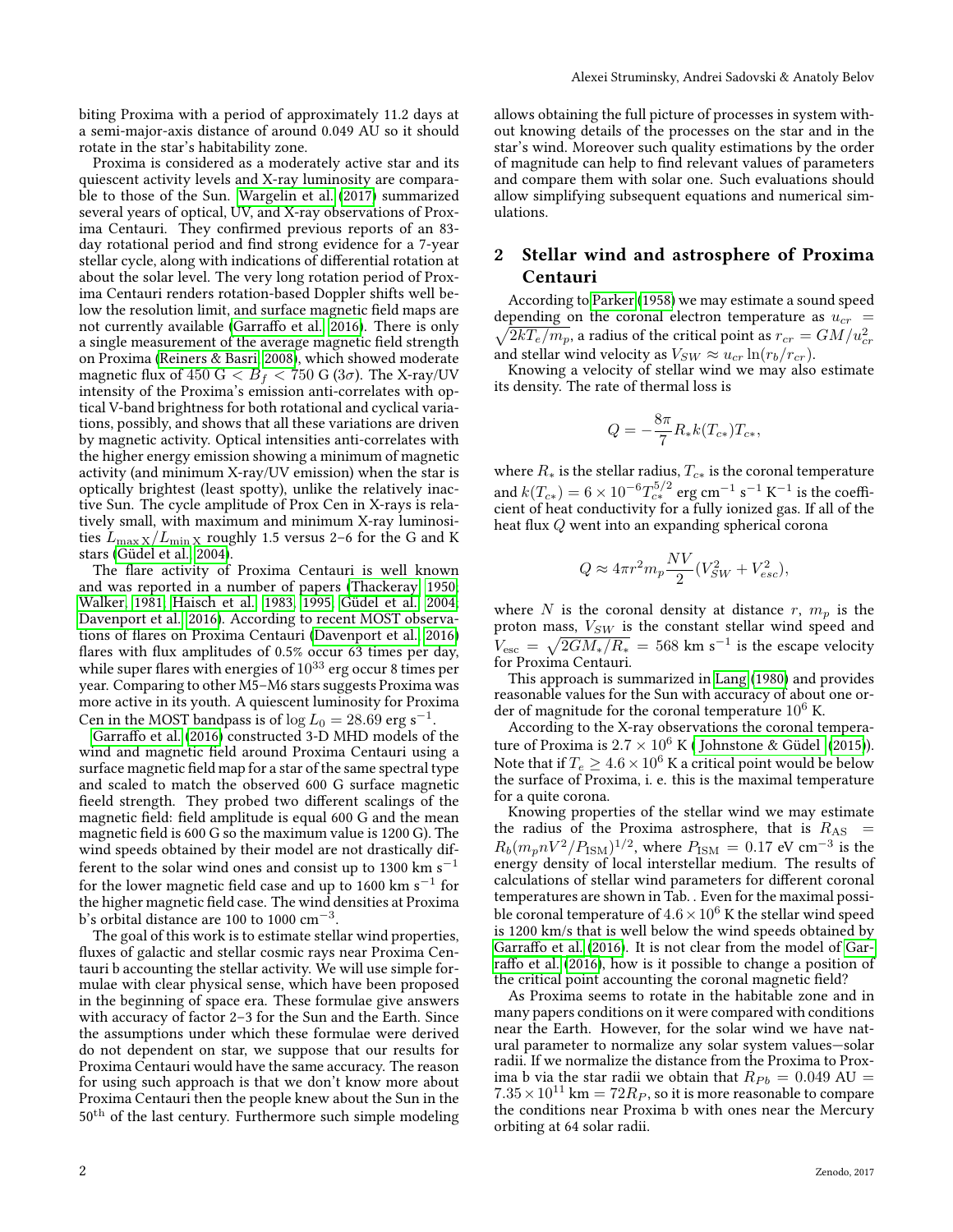| Table 1: Parameters of stellar wind. |
|--------------------------------------|
|--------------------------------------|

| T. MK | $Q$ , erg                      |       | $H/R_*, 10^{-1}$ $U_{cr}, 10^2$ km s <sup>-1</sup> $R_{cr}/R_*$ $V, 10^2$ km s <sup>-1</sup> $N, 10^3$ cm <sup>-3</sup> $R_{AS}$ 10 <sup>2</sup> AU |       |       |       |       |
|-------|--------------------------------|-------|-----------------------------------------------------------------------------------------------------------------------------------------------------|-------|-------|-------|-------|
| 2.7   | $7.026 \times 10^{27}$         | 2.880 | 2.158                                                                                                                                               | 1.736 | 8.065 | 1.977 | 4.261 |
|       | $4.6\quad 4.535\times 10^{28}$ | 4.907 | 2.817                                                                                                                                               | 1.019 | 1.203 | 4.320 | 9.394 |

# 3 Proxima Centauri modulation of galactic cosmic rays

According to [Parker](#page-3-30) [\(1958\)](#page-3-30) the GCR modulation by solar wind occurs inside the solar wind shell, which extends uniformly and with spherical symmetry, from a solar distance  $r = r_1$  out to  $r = r_2$ . Assumed that solar wind has magnetic field  $B$  and velocity  $V_{SW}$  ,  $l=2\times 10^{11}$  cm. The steady state cosmic ray density  $j_0(\eta)$  inside the modulation shell is related to the galactic density  $j_{\infty}(\eta)$  outside by

$$
j_0(\eta) = j_{\infty}(\eta) \exp \left\{ -\frac{12V_{SW} (r_1 - r_2) l Z^2 e^2 B^2 (\eta + 1)}{\pi^2 m^2 c^5 \left[ \eta (\eta + 2) \right]^{3/2}} \right\},\,
$$

where a particles have mass  $m$ , charge  $Ze$ , and kinetic energy  $\eta mc^2$ .

Reasonable values of  $j_0(\eta)/j_\infty(\eta)$  (GCR modulation) near the Earth were obtained by [Parker](#page-3-30) [\(1958\)](#page-3-30) assuming  $B \approx 2 \times$  $10^{-5}$  G,  $r_1 - r_2 = 4$  AU,  $v = 1000$  km/s.

In a case of Proxima b $B \approx (1–2) \times 10^{-1}$  G,  $v = 800–$ 1200 km/s. A radius of the Parker spiral for Proxima is 23– 43 AU, within this range  $B$  would not be constant, so for estimates we will take  $r_1 - r_2 = 5$  AU. Results of calculations are presented in Fig. [1.](#page-2-0) We see that GCR protons with energies less than 1 TeV do not reach Proxima b, they are swept out by the stellar wind, the diffusion is not effective. It is clear that larger values of stellar wind velocity Garraffo [et al.](#page-3-1) [\(2016\)](#page-3-1) and shell should lead to stronger effects of GCR modulation.



<span id="page-2-0"></span>Figure 1: Calculated modulation  $j_0(\eta)/j_{\infty}(\eta)$  for GCR near Proxima b.

#### 4 Stellar cosmic rays

The equipartition magnetic field strength is the minimum possible value for the field strength dynamic flare

<span id="page-2-1"></span>

| Table 2: Full number of protons in flare |  |
|------------------------------------------|--|
|------------------------------------------|--|

| Energy, MeV | $N$ , protons      | $fN$ , protons/s     |
|-------------|--------------------|----------------------|
| 30          | $2 \times 10^{36}$ | $6.4 \times 10^{28}$ |
| 200         | $3 \times 10^{35}$ | $9.9 \times 10^{27}$ |

loops. Equating average magnetic field stellar surfaces to the field strength at which the magnetic field balances the thermal pressure of surrounding gas,  $B^2/8\pi = nkT$  $Gm_p M_P H/R^2$ , and in assumption that characteristic scale is equal to the mean free path  $H = (n\sigma_T)^{-1}$  ( $\sigma_T$  is the Thompson cross-section), we obtain the estimation of the photospheric magnetic field strength

$$
B_0 = \frac{1}{R} \left( \frac{8\pi G m M}{\sigma_T} \right)^{1/2}.
$$

Maximal energy of Proxima protons accelerated in active region. Parameters of the typical active region are  $L =$  $\alpha R = \alpha 0.145 \times 0.7 \times 10^{10}$  cm =  $\alpha 10^{10}$  cm,  $\alpha \leq 1$ ;  $B = \beta B_0 \sim 3150\beta$  G;  $V = 100$  km/c, and

$$
E = \frac{1}{c}VB = \beta \times 1 \text{ CGSE},
$$
  

$$
U_{\text{max}} = \alpha eER = 3150\alpha\beta \text{ GeV}
$$

Maximal energy of Proxima CR is less than a minimal nonmodulated energy of galactic CR. Spectra of stellar and galactic cosmic rays are not overlapped close to Proxima b.

Flare energy we may express [\(Balona, 2015;](#page-3-31) [Struminsky &](#page-3-16) [Sadovski, 2017\)](#page-3-16) as  $E_{fl}\alpha^3\bar{\beta}^2\,=\,4.0\times 10^{35}\alpha^3\beta^2$  erg. Therefore  $10^{33}$  erg is a quite reasonable value of flare energy, according to the MOST observation [\(Davenport et al., 2016\)](#page-3-26) eight such flares per year occur, so their frequency is  $f =$  $3.2 \times 10^{-8}$  s<sup>-1</sup>. Let 10% of the flare energy were released into proton acceleration, then we may perform the Table [2.](#page-2-1)

Densities and fluxes of stellar cosmic rays in the modulation region (the first turn of the Parker spiral) are presented in Table [3.](#page-3-32)

The main transport process of SCR is the convection. A characteristic time is  $\tau = r/V = 4.2$  hours for  $V =$ 484 km/s (or 2.3 h for  $V = 900$  km/s).

If all accelerated protons will propagate within spatial angle  $60 \times 60$  degrees, then fluence would be  $F = 9N/\pi r^2$  and the maximal intensity as  $j_{\text{max}} = F/(2\pi\tau)$  (Tab. [4.](#page-3-33) Two different values of  $j_{\rm max}$  in Table [4](#page-3-33) correspond to different values of characteristic time.

A 1/6 of the Proxima b year is 44 hours, i. e. dynamics of SCR intensity would be determined by radial propagation of the stellar wind. The obtained fluencies are  $2-3$  orders more